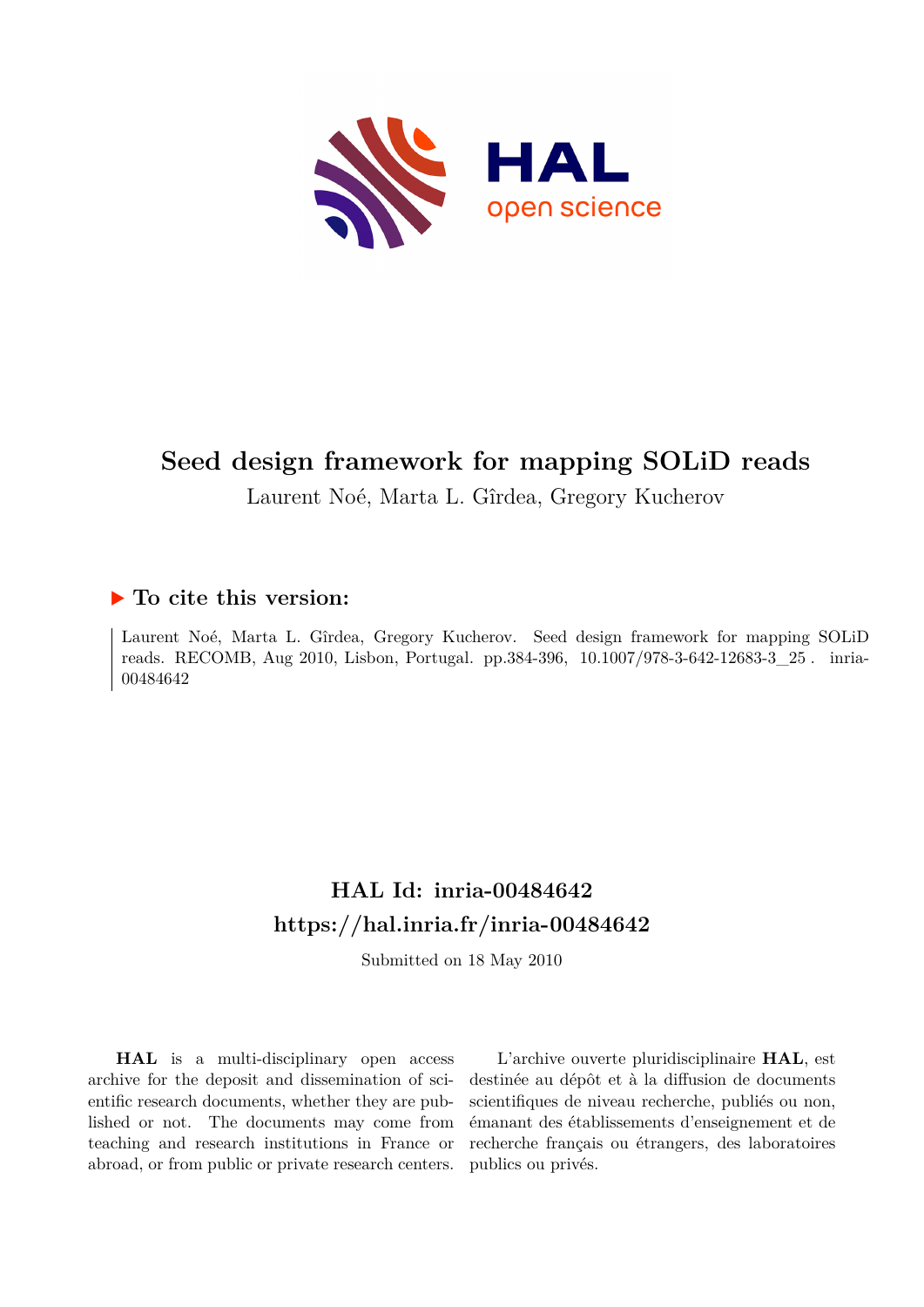### Seed design framework for mapping SOLiD reads

Laurent Noé, Marta Gîrdea, and Gregory Kucherov<sup>\*</sup>

INRIA Lille - Nord Europe, LIFL/CNRS, Université Lille 1, 59655 Villeneuve d'Ascq, France

Abstract. The advent of high-throughput sequencing technologies constituted a major advance in genomic studies, offering new prospects in a wide range of applications. We propose a rigorous and flexible algorithmic solution to mapping SOLiD color-space reads to a reference genome. The solution relies on an advanced method of seed design that uses a faithful probabilistic model of read matches and, on the other hand, a novel seeding principle especially adapted to read mapping. Our method can handle both lossy and lossless frameworks and is able to distinguish, at the level of seed design, between SNPs and reading errors. We illustrate our approach by several seed designs and demonstrate their efficiency.

#### 1 Introduction

High-throughput sequencing technologies can produce hundreds of millions of DNA sequence reads in a single run, providing faster and less expensive solutions to a wide range of genomic problems. Among them, the popular SOLiD system (Applied Biosystems) features a 2-base encoding of reads, with an error-correcting capability helping to reduce the error rate and to better distinguish between sequencing errors and SNPs.

In this paper, we propose a rigorous and flexible algorithmic approach to mapping SOLiD color-space reads to a reference genome, capable to take into account various external parameters as well as intrinsic properties of reads resulting from the SOLiD technology. The flexibility and power of our approach comes from an advanced use of spaced seeds [[1,2](#page-14-0)].

The main novelty of our method is an advanced seed design based on a faithful probabilistic model of SOLiD read alignments incorporating reading errors, SNPs and base indels, and, on the other hand, on a new seeding principle especially adapted for read mapping. The latter relies on the use of a small number of seeds (in practice, typically two) designed simultaneously with a set of position on the read where they can hit. We call this principle position-restricted seeds. Advantageously, it allows us to take into account, in a subtle way, read properties such as a nonuniform distribution of reading errors along the read, or a tendency of

<sup>⋆</sup> On leave in J.-V.Poncelet Lab, Moscow, Russia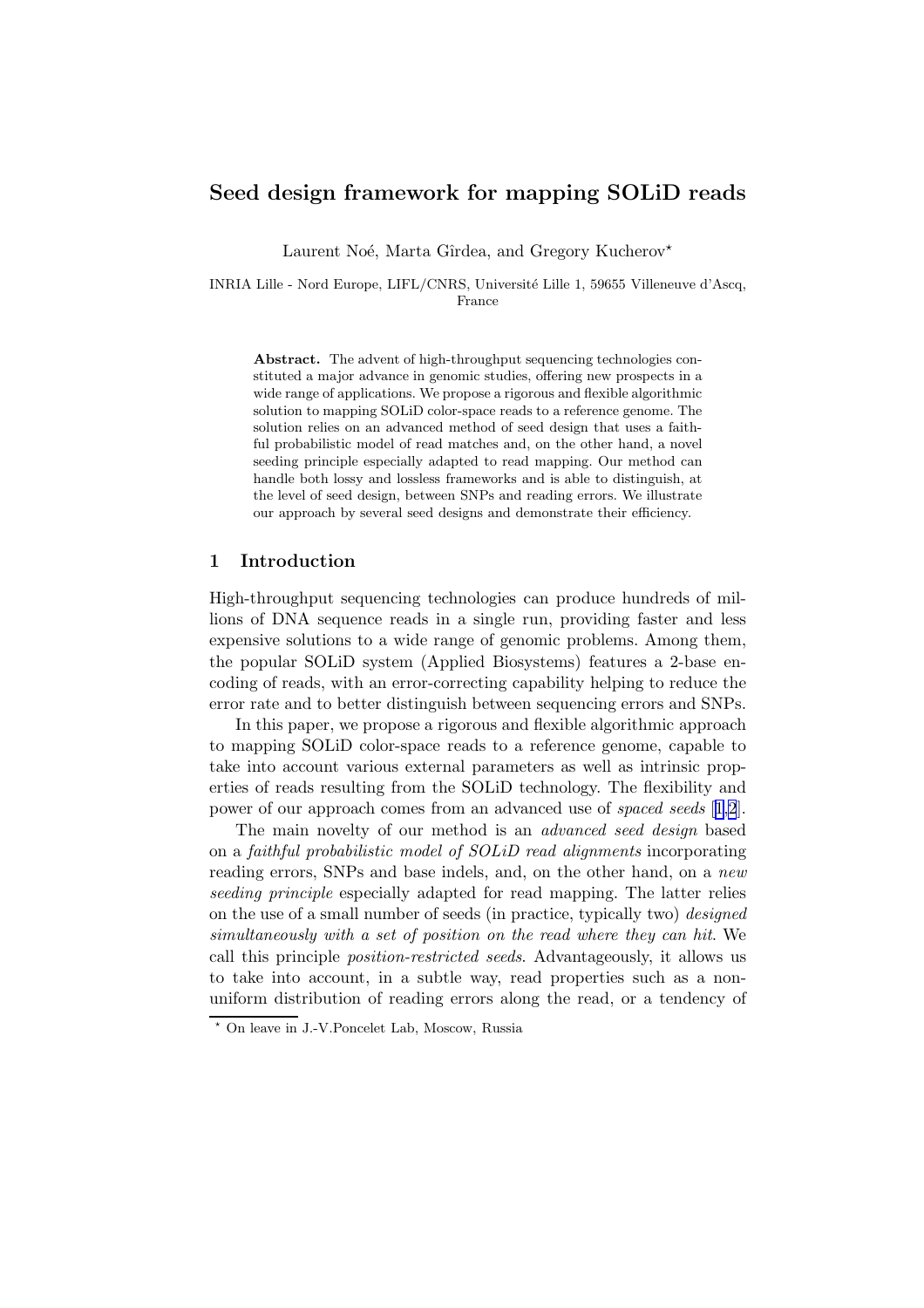reading errors to occur periodically at a distance of 5 positions, which are observed artifacts of the SOLiD technology.

A number of algorithms and associated software programs for read mapping have been recently published. Several of them such as MAQ [\[3](#page-14-0)], MOSAIK[[4](#page-14-0)], MPSCAN[[5](#page-14-0)] PASS[[6](#page-14-0)], PerM [\[7\]](#page-14-0), RazerS [\[8](#page-14-0)], SHRiMP [\[9](#page-14-0)] or ZOOM[[10\]](#page-14-0) apply contiguous or spaced seeding techniques, requiring one or several hits per read. Other programs approach the problem differently, e.g., by using the Burrows-Wheeler transform (Bowtie[[11](#page-14-0)], BWA [\[12](#page-14-0)], SOAP2 [\[13](#page-14-0)]), suffix arrays (segemehl[[14\]](#page-14-0), BFAST [\[15\]](#page-14-0)), variations of the Rabin-Karp algorithm (SOCS [\[16](#page-14-0)]) or a non-deterministic automata matching algorithm on a keyword tree of the search strings (PatMaN [\[17](#page-15-0)]). Some tools, such as segemehl[[14](#page-14-0)] or Eland [\[18](#page-15-0)], are designed for 454 and Illumina reads and thus do not deal with the characteristics of the SOLiD encoding which is the subject of this paper. Also, it should be noted that, in many cases, sensitivity is sacrificed in favor of speed: most methods find similarities up to a small number of mismatches, and few approaches account for nucleotide insertions and deletions.

Seed-based methods for read mapping use different seeding strategies. SHRiMP [\[9\]](#page-14-0) uses spaced seeds that can hit at any position of the read and introduces a lower bound on the number of hits within one read. MAQ [\[3](#page-14-0)] uses six light-weight seeds allowed to hit in the initial part of the read. ZOOM[[10\]](#page-14-0) proposes to use a small number (4-6) of spaced seeds each applying at a fixed position, to ensure a lossless search with respect to a given number of mismatches. In the lossless framework, PerM [\[7\]](#page-14-0) proposes to use "periodic seeds" (see also [\[19](#page-15-0)]) to save on the index size.

Despite the number of proposed solutions, none of them relies on a systematic seed design method taking into account (other than very empirically) statistical properties of reads. In this paper, we present a seed design based on Hidden Markov models of read matches, using a formal finite automata-based approach previously developed in[[20\]](#page-15-0). To the best of our knowledge, this is the first time that the seed design for read mapping is done based on a rigorous probabilistic modeling.

Our approach allows us to design seeds in both lossy and lossless frameworks. In the lossless framework, where the goal is to detect all read occurrences within a specified number of mismatches, we have the flexibility of partitioning this number into reading errors and SNPs.

As a result, we obtain a very efficient mapping algorithm combining a small number of seeds and therefore a reasonable amount of index memory with guaranteed sensitivity and small running time, due to a restricted subset of positions where seeds should be applied.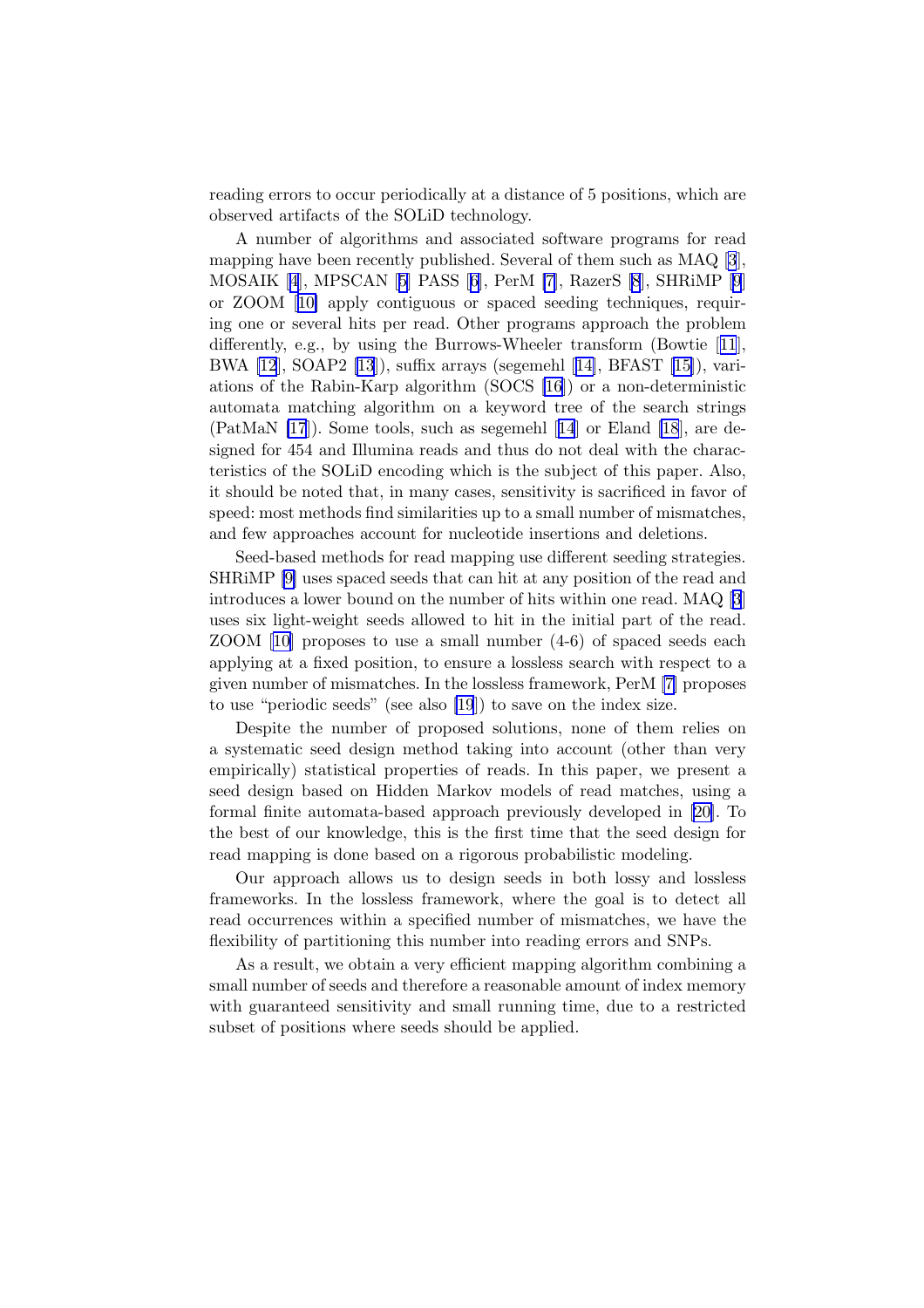### <span id="page-3-0"></span>2 AB SOLiD reads: encoding and technological artifacts

The SOLiD System[[21](#page-15-0)] enables massively parallel sequencing of clonally amplified DNA fragments. This sequencing technology is based on sequential ligation of dye-labeled oligonucleotide probes, each probe assaying two base positions at a time. The system uses four fluorescent dyes to encode for the sixteen possible 2-base combinations. Consequently, a DNA fragment is represented by the initial base followed by a sequence of overlapping dimers, each encoded with one of four colors using a degenerate coding scheme that satisfies several rules. Thus, although a single color in a read can represent any of four dimers, the overlapping properties of the dimers and the nature of the color code eliminate ambiguities and allow for error-correcting properties.

As our work relies on modeling the error distribution along the reads, we are particularly interested in several aspects of the sequencing technology that influence this distribution. First, since every color of the read encodes two adjacent bases and therefore every base affects two adjacent colors, it follows that any single base mutation results in the change of two adjacent colors in the read. On the other hand, since cycles of five di-nucleotide readings are performed in order to retrieve the sequence (as described in the documentation of Applied Biosystems [\[21,22](#page-15-0)]), we expect reading error bias to appear with a periodicity of 5.

To confirm this intuition, we studied the variation of the reading error probability along the read by analyzing statistical properties of about a million of SOLiD reads of the S. cerevisiae genome. In this analysis, we used the qualities  $Q_l$  associated to each position l on the read, which relate to the error probability  $p_e^l$  through  $Q_l = -10 \cdot \log_{10} (p_e^l)$  [\[23\]](#page-15-0).



Fig. 1. Position quality correlation coefficient depending on the distance between read positions.

Fig. 2. Average reading error probability at each read position.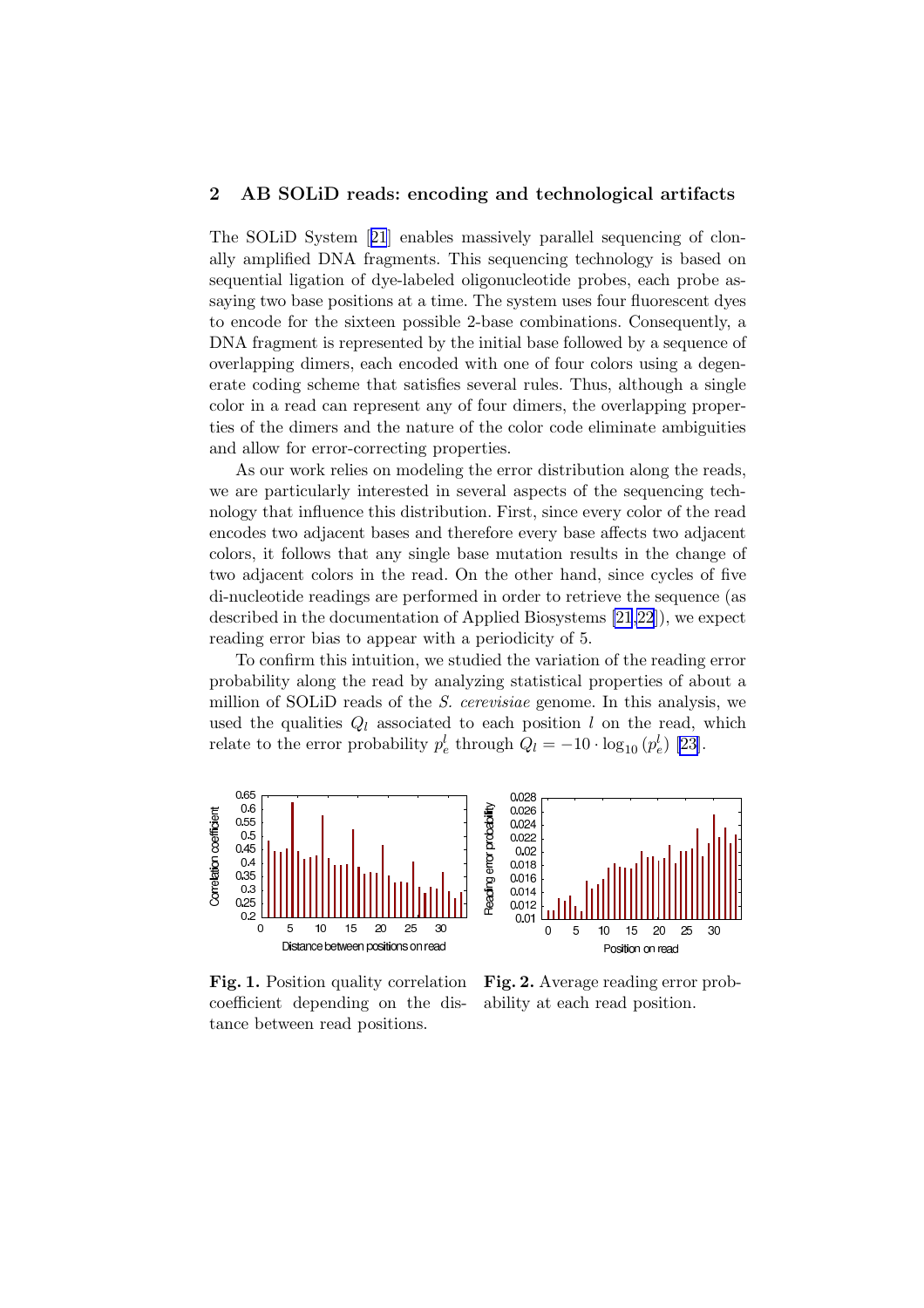<span id="page-4-0"></span>We computed the quality correlation between read positions depending on the distance between them. Formally, if  $m$  is the read length, then for each  $i \in \{1, ..., m-1\}$ , we computed the correlation through the following standard formula  $c(i) = \frac{E((\tilde{Q}_j - \tilde{Q})(Q_{j+i}-\tilde{Q}))}{(\sigma_Q)^2}$ , where  $E(\cdot)$  is the expectation,  $\ddot{Q}$  the average quality along the read, and  $\sigma_Q$  the standard deviation of quality values. The result is given in Figure [1](#page-3-0). It shows significantly higher correlations (up to 0.63) between pairs of positions located at distances that are multiples of 5.

Additionally, we studied the behavior of reading error probability values along the read. As shown in Figure [2,](#page-3-0) the error probability tends to increase towards the end of the read, making the last positions of the color sequence less reliable when searching for similarities.

#### 3 Seed design for mapping SOLiD reads

#### 3.1 Seed design: background

Spaced seeds, first proposed in the context of DNA sequence alignment by the PatternHunter algorithm [\[1\]](#page-14-0), represent a powerful tool for enhancing the efficiency of the sequence search.

Using a spaced seed instead of a contiguous stretch of identical nucleotides to select a potential similarity region can improve the sensitivity of the search for a given selectivity level [\[1\]](#page-14-0). Furthermore, using a seed family, i.e. several seeds simultaneously instead of a single seed, further improves the sensibility/selectivity trade-off[[24,25\]](#page-15-0). The price for using seed families is the necessity to store in memory several indexes, one for each seed. In practice, however, using in the search a small number of seeds can significantly improve the sensitivity/selectivity ratio.

A crucial feature of spaced seeds is their capacity to be adapted to different search situations. Spaced seeds can be designed to capture statistical properties of sequences to be searched. For example, [\[26,27](#page-15-0)] report on designing spaced seeds adapted to the search of coding regions. One of the contributions of this paper is a rigorous design of seeds adapted to mapping genomic reads issued from the SOLiD technology. Note that here we will work with regular spaced seeds rather than more advanced subset seeds [\[20,27,28](#page-15-0)], as there is very little or no information in discriminating among different classes of mismatches that can be used to our advantage.

One has to distinguish between the lossy and lossless cases of seedbased search. In the lossy case we are allowed to miss a fraction of target matches, and the usual goal of seed design is to maximize the sensitivity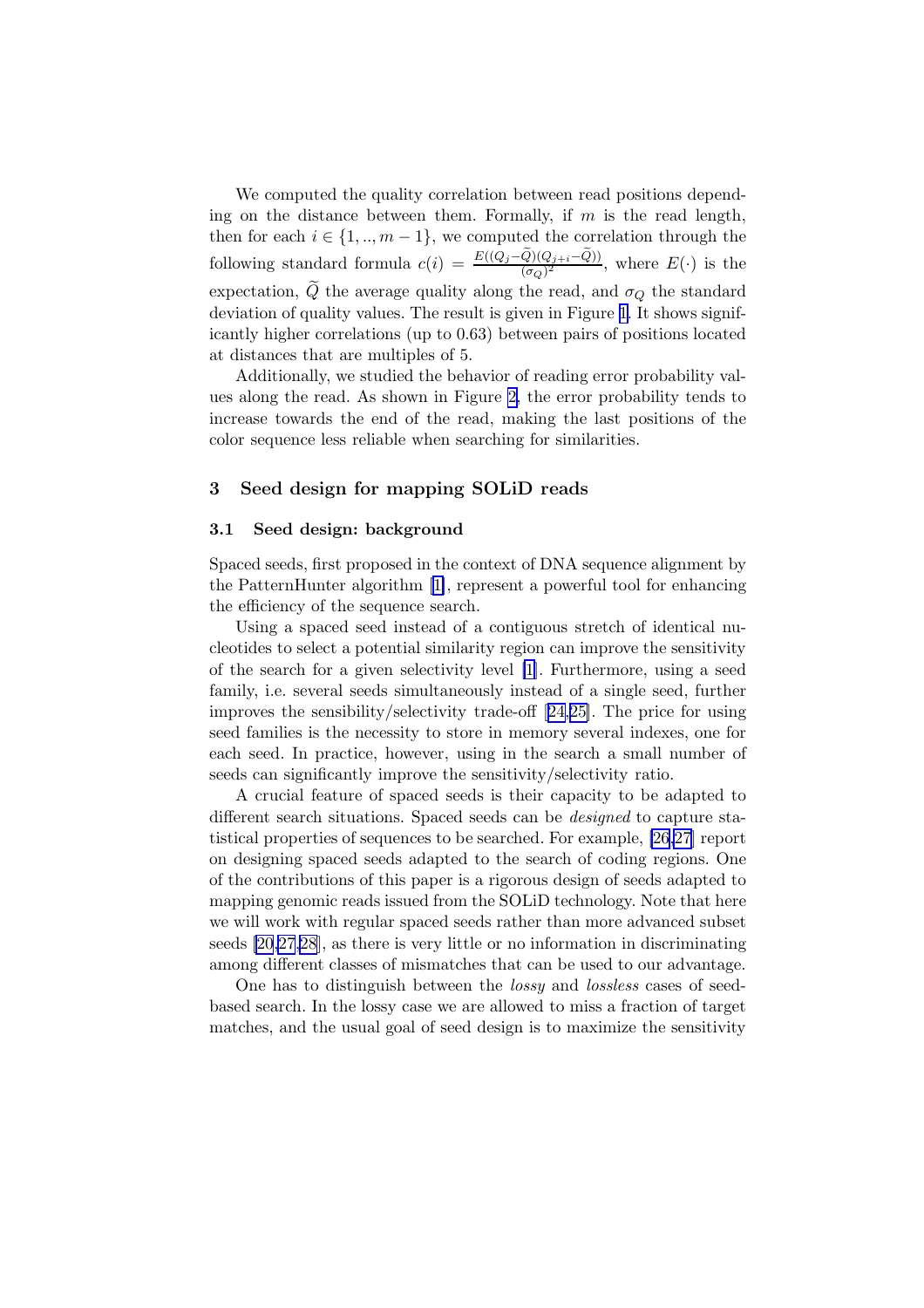over a class of seeds verifying a certain selectivity level. In the lossless case we must detect all matches verifying a given dissimilarity threshold (expressed in terms of a number of errors or a minimal score), and the goal of seed design is to compute a minimal set of seeds with the best selectivity that still ensures the lossless search. In the context of read mapping for high-throughput sequencing technologies, both lossy[[9,3](#page-14-0)] and lossless [\[10,7\]](#page-14-0) frameworks have been used.

Our approach to seed design relies on a methodology proposed in our previous work [\[20](#page-15-0)], based on the finite automata theory. A central idea is to model the set of target alignments by a *finite-state probability* transducer, which subsumes the Hidden Markov Model commonly used in biosequence analysis. On the other hand, a seed, or a seed family, is modeled by a seed automaton for which we proposed an efficient compact construction [\[29](#page-15-0)]. Once these two automata have been specified, computing the seed sensitivity can be done efficiently with a dynamic programming algorithm as described in [\[20\]](#page-15-0). The seed design is then done by applying ourIEDERA software  $[20,29,30]$  $[20,29,30]$  $[20,29,30]$  $[20,29,30]$  $[20,29,30]$  that uses the above algorithm to explore the space of possible seeds and select most sensitive seeds using a sampling procedure for seeds and respective hit positions and by performing a local optimization on the best candidates.

Here we apply this methodology to seed design for mapping SOLiD reads, both in the lossy and lossless frameworks. Besides, we introduce an important novelty in the definition of seeds, especially advantageous for mapping short reads: *position-restricted seeds*, which are seeds designed together with the set of positions on the read where they can be applied. This can be seen as an intermediate paradigm between applying each seed at every position and the framework of[[10\]](#page-14-0) where each seed applies to a designated position of the read. Position-restricted seeds offer an additional power of capturing certain read properties (such as, e.g., an increasing error level towards the end of the read) in a flexible way, without sacrificing the selectivity and thus the speed of the seeding procedure.

#### 3.2 Modeling seeds and SOLiD reads by finite automata

We now present our model of color sequence alignments, built on the observations of Section [2.](#page-3-0) Note that we consider the reference genome translated into the color alphabet, i.e. both the reads and the genome are represented in color space.

Position-restricted seeds. As shown in Section [2,](#page-3-0) the reading error probability increases towards the end of the read, implying that a search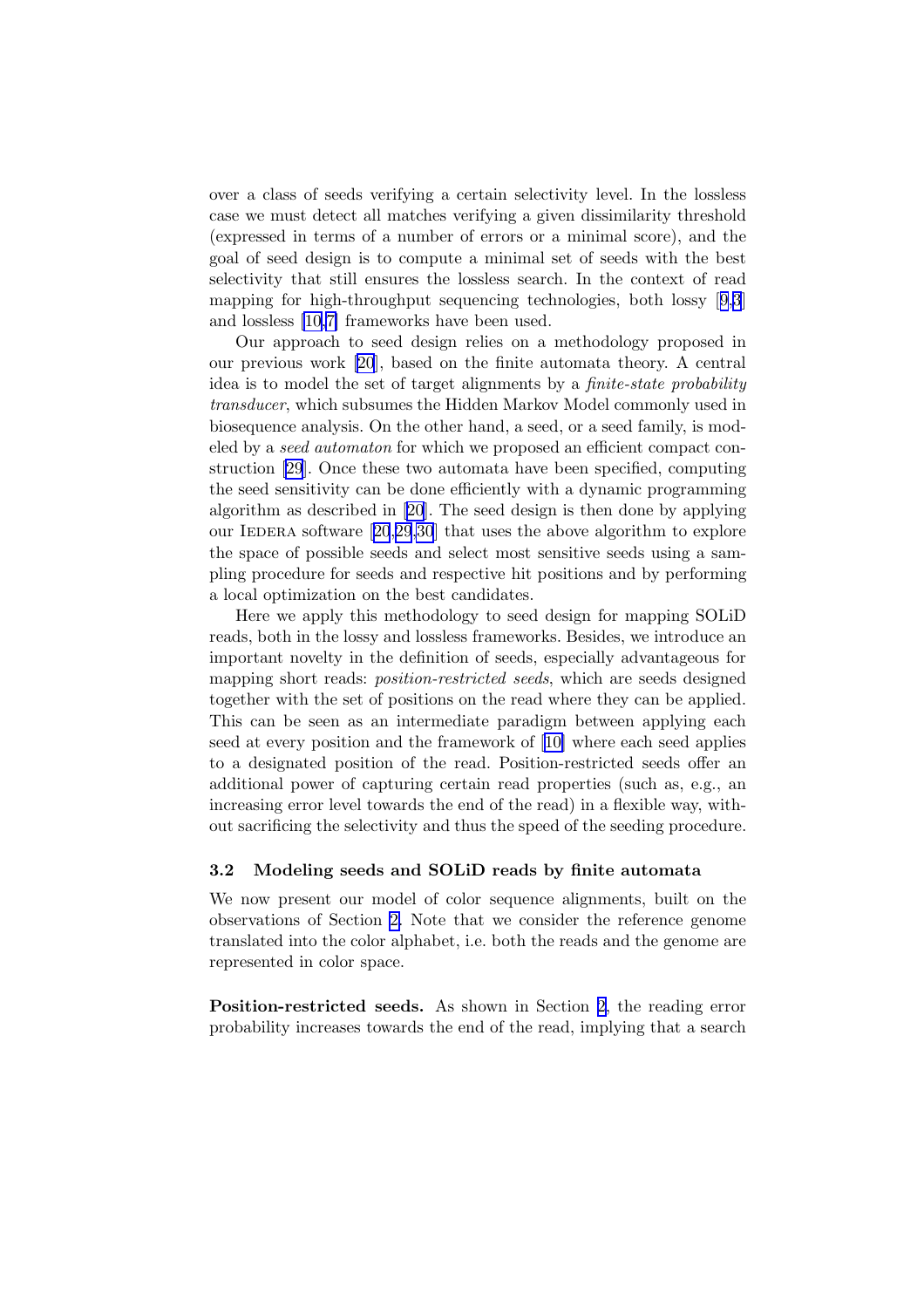for similarity within the last positions of the read could lead to erroneous results or no results at all. Hence, we can improve the seed selectivity by favoring hits at initial positions of the read where matches are more likely to be significant. We then define each seed  $\pi$  jointly with a set of positions P to which it is applied on the read.

Weuse the framework of [[20](#page-15-0)] where a seed  $\pi$  is represented by a deterministic finite automaton  $Q$  over the alignment alphabet  $A$  which is here the binary match/mismatch alphabet. Note that the size of  $Q$  is a crucial parameter in the algorithm of[[20\]](#page-15-0) to compute the sensitivity of the seed. An efficient construction of such an automaton has been studied in[[29\]](#page-15-0): it has the optimal size of  $(w + 1)2^{s-w}$  states, where s and w are respectively the *span* (length) and *weight* (number of *match* symbols) of the seed.

Let  $m$  be the read size. To take into account the set of allowed positions, we compute the product of Q with an automaton  $\lambda_P$  consisting of a linear chain of  $m + 1$  states  $q_0, q_1, \ldots, q_m$ , where  $q_0$  is the initial state, and for every  $q_i$ , both outgoing transitions lead to  $q_{i+1}$ . Final states of the automaton reflect the set of possible positions  $P$  where the seed is allowed to hit: a state  $q_i$  is final iff  $i - s \in P$ .

A trivial upper bound on the size of the product automaton for a spaced seed of span s and weight w is  $(w + 1) \cdot 2^{s-w} \cdot m$ . This bound can be improved using the notion of matching prefix, as explained in[[29](#page-15-0)]. Thus, an economical implementation of the product of  $\mathcal Q$  by  $\lambda$  taking into account the set of matching positions  $P$  always produces at most  $(w + 1) \cdot 2^{s-w} \cdot |P| + m$  states.

Furthermore, consider an interval graph of the possible placements of the seed on the read, where each placement spans over an interval of s positions. The chromatic number c of this graph can be easily computed, providing the maximal number of overlapping seeds. We observe that if this number is small (compared to  $(s - w + log(w))$ ), then the size of the product automaton is bounded by  $O((m+1) \cdot 2^c)$ .

Model for SNPs and reading errors As explained in Section [2](#page-3-0), there are two independent sources of errors in reads with respect to the reference genome: reading errors and SNPs/indels, i.e., bona fide differences between the reference genome and sequenced data. We represent each of these sources by a separate Hidden Markov Model (viewed as a probabilistic transducer, see[[20](#page-15-0)]), combined in a model which allows all error types to be cumulated in the resulting sequences.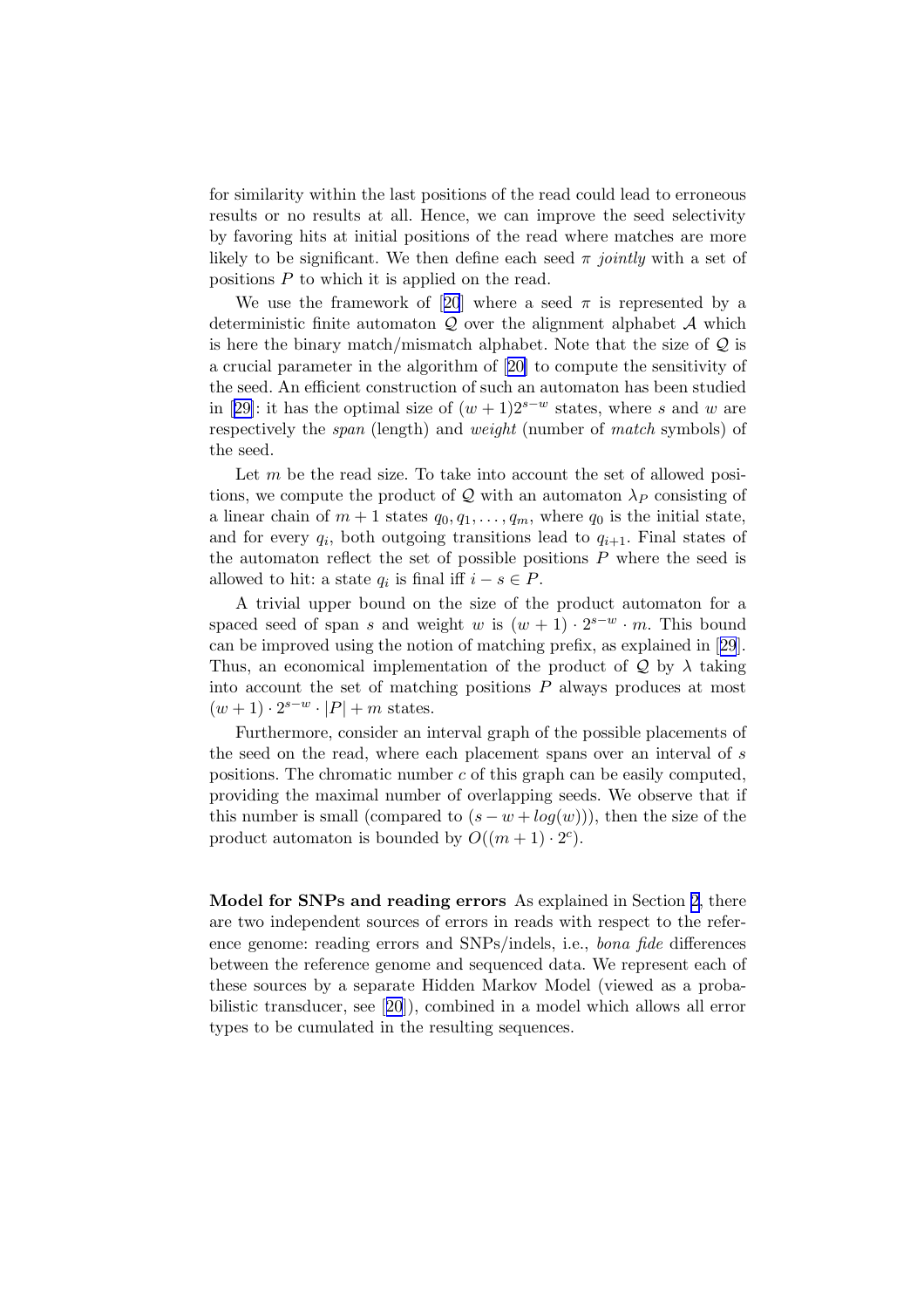The SNP/Indel model, denoted  $M_{SNP/I}$ , (Figure [3](#page-8-0)) has three states: Match, SNP and Indel, referring to matches, mismatches, and indels at the nucleotide level, and is parametrized by SNP and Indel occurrence probabilities, denoted  $p_{SNP}$  and  $p_{Indel}$ . Each transition of  $M_{SNP/I}$  generates a *color match, mismatch or indel*, with probabilities  $p_m^c$ ,  $p_e^c$ , and  $p_i^c$ respectively, defined as follows. An insertion or deletion of  $n$  nucleotides appears at the color level as an insertion/deletion of  $n$  colors preceded in 3/4 cases by a color mismatch [\[21\]](#page-15-0). Hence, the  $p_e^c = 0.75$  when entering the *Indel* state, and  $p_i^c = 1$  for any transition having the *Indel* state as source. A nucleotide mutation is reflected in the color encoding by a change of two adjacent colors (and, more generally,  $n$  consecutive mutations affect  $n+1$  consecutive colors [\[21](#page-15-0)]). Thus,  $p_e^c = 1$  when entering or leaving the SNP state, and a color match/mismatch mixture when staying in the mismatch state, since color matches may occur inside stretches of consecutive SNPs. Finally,  $p_m^c = 1$  when looping on the M state.

The reading errors are handled by a more complex model, denoted  $M_{RE}$  (Figure [4\)](#page-8-0). Basically, it is composed of several submodels, one for each possible arrangement of reading errors on a cycle of 5 positions. Within these submodels, the transitions shown in red correspond to periodic reading errors, and generate reading errors with a fixed, usually high probability  $p_{err}$ . This simulates the periodicity property shown in Figure [1](#page-3-0). Switching from one cyclic submodel to another with a higher reading error rate (by adding another red transition, with high error probability) can occur at any moment with a fixed probability  $p_s$ .

The transitions shown in black in the model from Figure [4](#page-8-0) have an error emission probability of 0. However, in the complete reading error model, we wish to simulate the error probability that increases towards the end (in conformity with Figure [2](#page-3-0)). We do this by ensuring that reading errors are generated on these transitions with a probability  $p'_{err}(pos)$ (lower than  $p_{err}$ ) given by an increasing function of the current position pos on the read. Technically, this is achieved by multiplying the automa-ton in Figure [4](#page-8-0) by a linear automaton with  $m + 1$  states, where m is the read length and the i-th transition generates a reading error (color mismatch) with the probability  $p'_{err}(i)$ . The reading error emission probability in the product model is computed as the maximum of the two reading error probabilities encountered in the multiplied models.

The final model, which combines both error sources, is the product of  $M_{SNP/I}$  and  $M_{RE}$ . While the states and transitions of the product model are defined in the classic manner, the emissions are defined through specific rules based on symbol priorities. If corresponding transitions of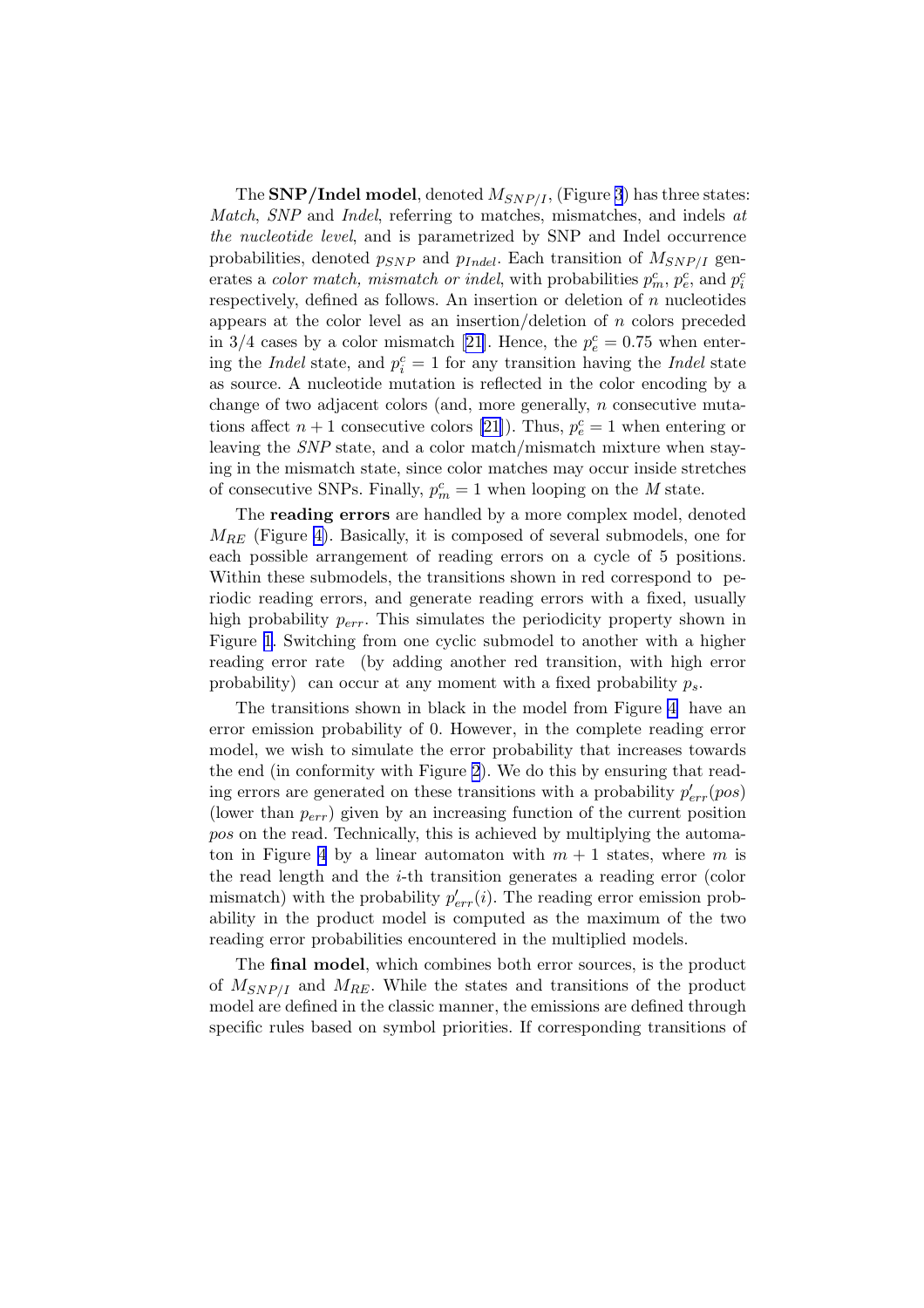<span id="page-8-0"></span> $M_{SNP/I}$  and  $M_{RE}$  generate symbols  $\alpha$  and  $\beta$  with probabilities  $p_1$  and  $p_2$ respectively, then the product automaton generates the dominant symbol between  $\alpha$  and  $\beta$  with probability  $p_1p_2$ . Different probabilities obtained in this way for the same symbol are added up.

The dominance relation is defined as follows: indels are dominant over both mismatches and matches, and mismatches dominate matches. For example, *(indel, mismatch)* results in an *indel, (mismatch, mismatch)* and (match, mismatch) represent mismatch, (match, match) is a match. This approach ensures that errors generated by each of the two models are superposed.



Fig. 3. Model of SNPs and Indels  $(M_{SNP/I})$ . Colors of transitions correspond to emitted errors: black for color matches, red for mismatches, yellow for indels, and dark red for a mixture of matches  $(0.25)$  and mismatches  $(0.75)$ 

Fig. 4. Reading error automaton

#### 3.3 Computing the sensitivity or testing the lossless property

Given an automaton Q specifying a family of seeds possibly restricted to a set of positions, we have to compute its sensitivity (in the lossy framework) or to test whether it is lossless (in the lossless framework).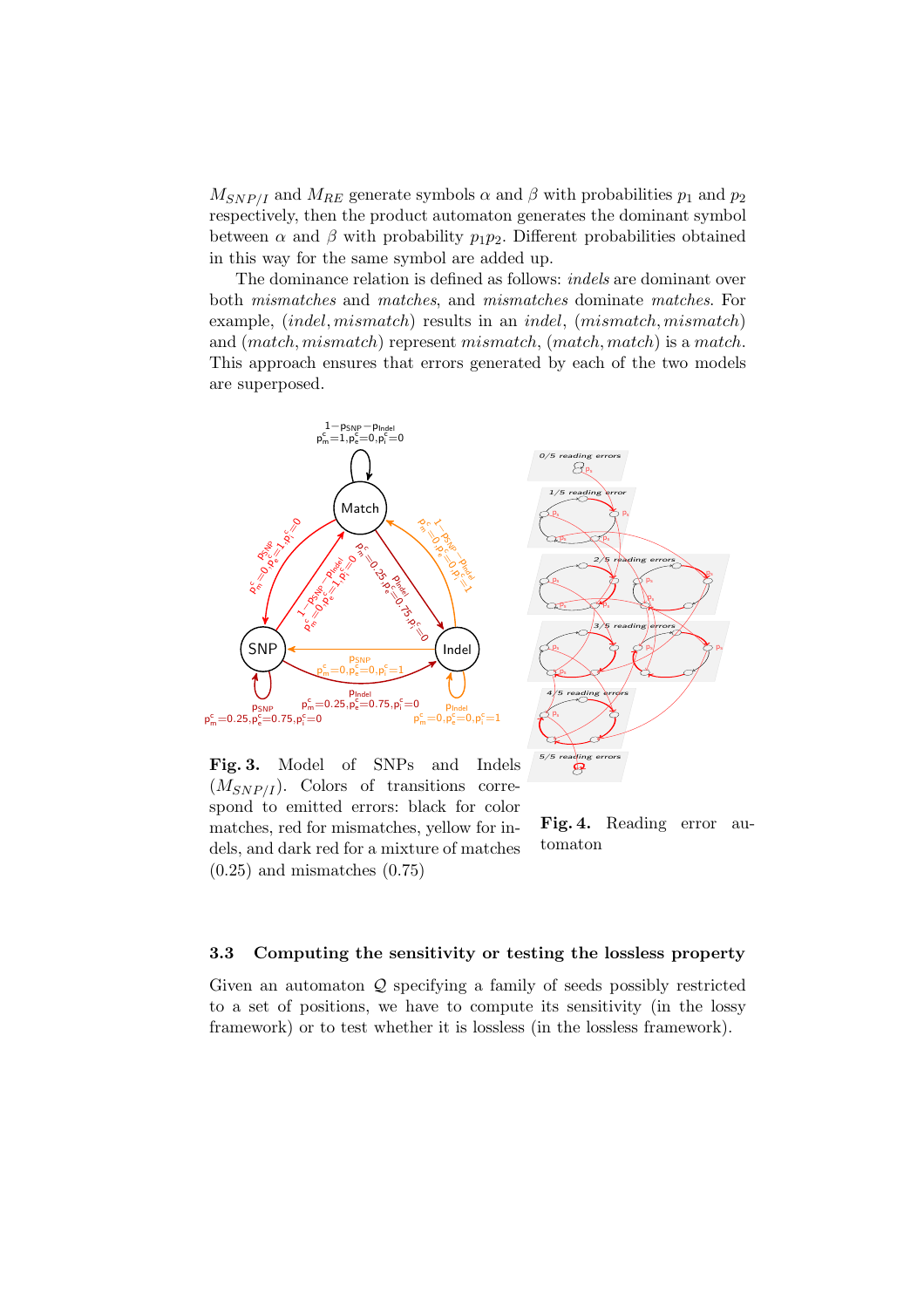The sensitivity of a seed family is defined [\[1,](#page-14-0)[31\]](#page-15-0) as the probability for at least one of the seeds to hit a read alignment with respect to a given probabilistic model of the alignment. As outlined in Section [3.1,](#page-4-0) this is done using the dynamic programming technique of[[20](#page-15-0)]. We therefore omit further details.

In the lossless framework, we have to test if the seed specified by  $\mathcal{Q}$  is lossless, i.e. hits all the target alignments. The set of target alignments is defined through a threshold number of allowed mismatches.

A straightforward way to test the lossless property of  $Q$  would be to construct a deterministic automaton recognizing the set of all target alignments and then to test if the language of this automaton is included in the language of  $\mathcal{Q}$ . This, however, is unfeasible in practice. The automaton of all target alignments is much too costly to construct: for example, in the case of threshold of k mismatches, there are  $\sum_{a=0}^{k} \binom{m}{a}$  different alignments of length  $m$ , and the Aho-Corasick automaton of these strings would have  $\sum_{a=0}^{k+1} \binom{m}{a}$  states. Moreover, testing the inclusion would lead to computing the product of this automaton with  $Q$  which would multiply the number of states by that of Q.

Alternatively, we propose an efficient dynamic programming algorithm directly applied to  $Q$  that can verify the inclusion. This algorithm computes, for each state q of  $\mathcal{Q}$ , and for each iteration  $i \in [1..m]$ , the minimal number of mismatches needed to reach  $q$  at step i. Let  $k$  be the threshold for the number of mismatches. Then, the lossless condition holds iff at step  $m$ , all non-final states have a number of mismatches greater than k. Indeed, if there is a non-final state that has a number of errors at most  $k$  after  $m$  steps, then there is at least one string of length  $m$ with at most  $k$  mismatches that is not detected by the automaton, which contradicts the lossless condition. This algorithm is of time complexity  $\mathcal{O}(|\mathcal{Q}|\cdot|\mathcal{A}|\cdot m)$ , and space complexity  $\mathcal{O}(|\mathcal{Q}|\cdot|\mathcal{A}|)$ , where A is the alphabet of the alignment sequences, in our case  $\{0, 1\}$ 

To illustrate the efficiency of this algorithm, consider the case of a single spaced seed of span  $s$  and weight  $w$ , yielding an automaton with at most  $(w+1) \tcdot 2^{s-w}$  states [\[32,20](#page-15-0)]. On this automaton, our method runs in time  $O(wm2^{s-w})$  which brings an improvement by a factor of  $\frac{2^w}{w}$  $\frac{2^w}{w}$  of the general bound  $\mathcal{O}(m2^s)$  from [\[33](#page-15-0)].

In the context of color sequence mapping, it is interesting to define the lossless property with respect to a maximal number of allowed mismatches that is split between SNPs and reading errors. Since, in the color space, a SNP appears as two adjacent color mismatches, having  $k$  non-consecutive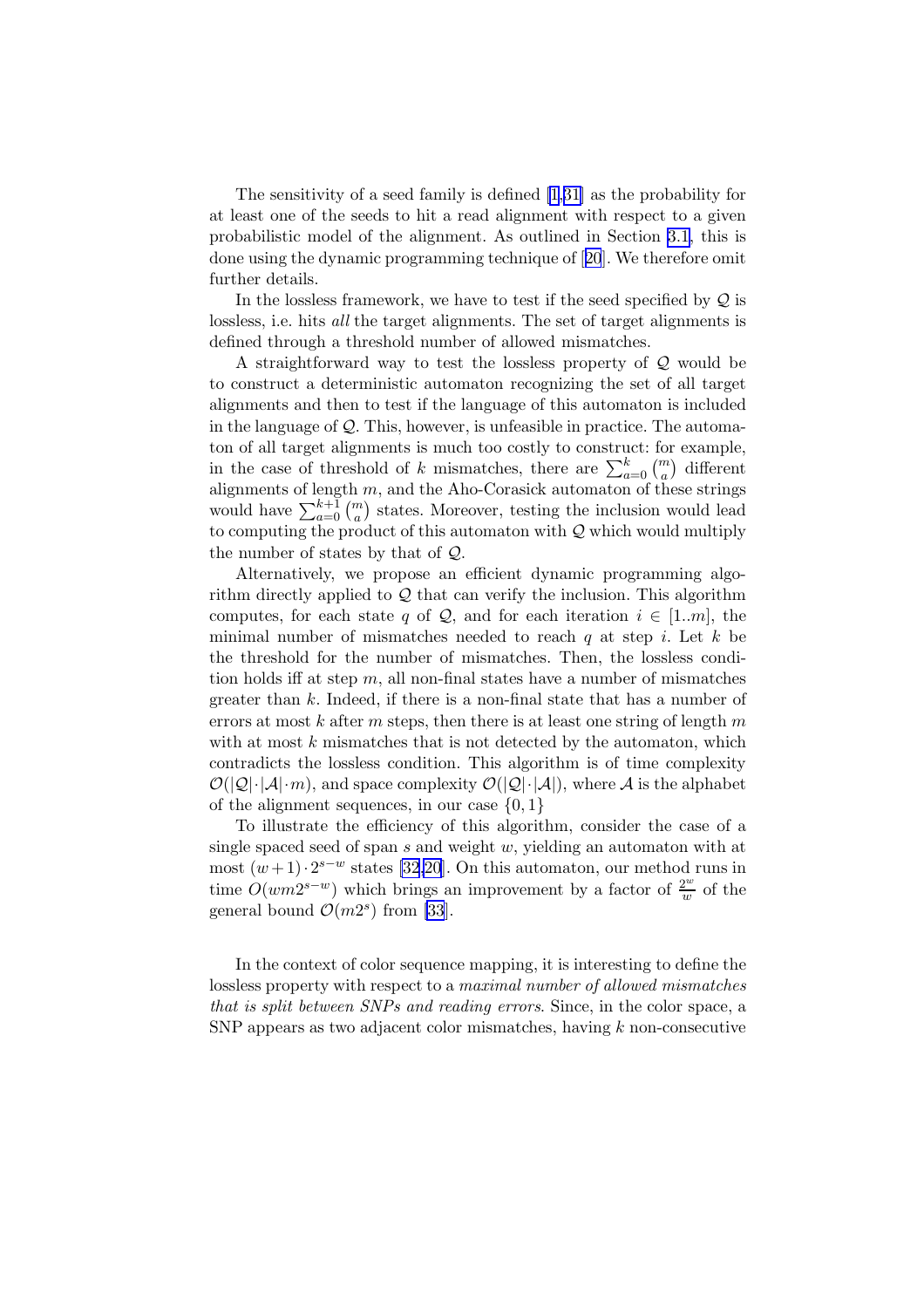



Fig. 5. Building an automaton for  $k$ SNPs and h color mismatches from  $\frac{1}{2}$  and *n* color inismatches from Fig. 6. 1 SNP & 2 errors automaton.

SNPs and h color mismatches implies the possibility to accept  $2k + h$ mismatches with the additional restriction that there exist at least  $k$  pairs of adjacent ones. The automaton that recognizes the set of alignments verifying this condition on mismatches can be obtained by combining simple 3-state building blocks as depicted in Figure 5. An example of such an automaton, accepting 1 SNP and 2 reading errors, is illustrated in Figure 6 (1 and 0 denote match and mismatch respectively).

Note that the case of consecutive SNPs, resulting in sequences of adjacent color mismatches, is a simpler problem (since consecutive SNPs produce require less mismatches in the color representation than the same number of non-consecutive SNPs) and is covered by the proposed model: a seed that is lossless for alignments with non-consecutive SNPs will also be lossless for alignments with the same number of consecutive SNPs.

To verify the lossless property for  $k$  SNPs and  $h$  color mismatches, we intersect the corresponding automaton with the seed automaton (thus restricting the set of alignments recognized by the seed to those with k SNPs and h color mismatches) and submit the result to the dynamic programming algorithm of Section [3.3](#page-8-0).

#### 4 Experiments and Discussion

We present now several efficient seed designs illustrating our methodology (more examples at [http://bioinfo.lifl.fr/yass/iedera\\_solid](http://bioinfo.lifl.fr/yass/iedera_solid)).

We first computed several sets of seeds of weight 10, restricted to either 10 or 12 positions among the 34 positions of SOLiD reads, each including one or two seeds. Figure [7](#page-11-0) shows some of the resulting seeds, together with the corresponding sensitivity values, computed through the methods described in Section [3](#page-4-0).

Interestingly, both single seeds 1-Lossy-10p and 1-Lossy-12p contain a double gap, which may reflect that an SNP modifies two adjacent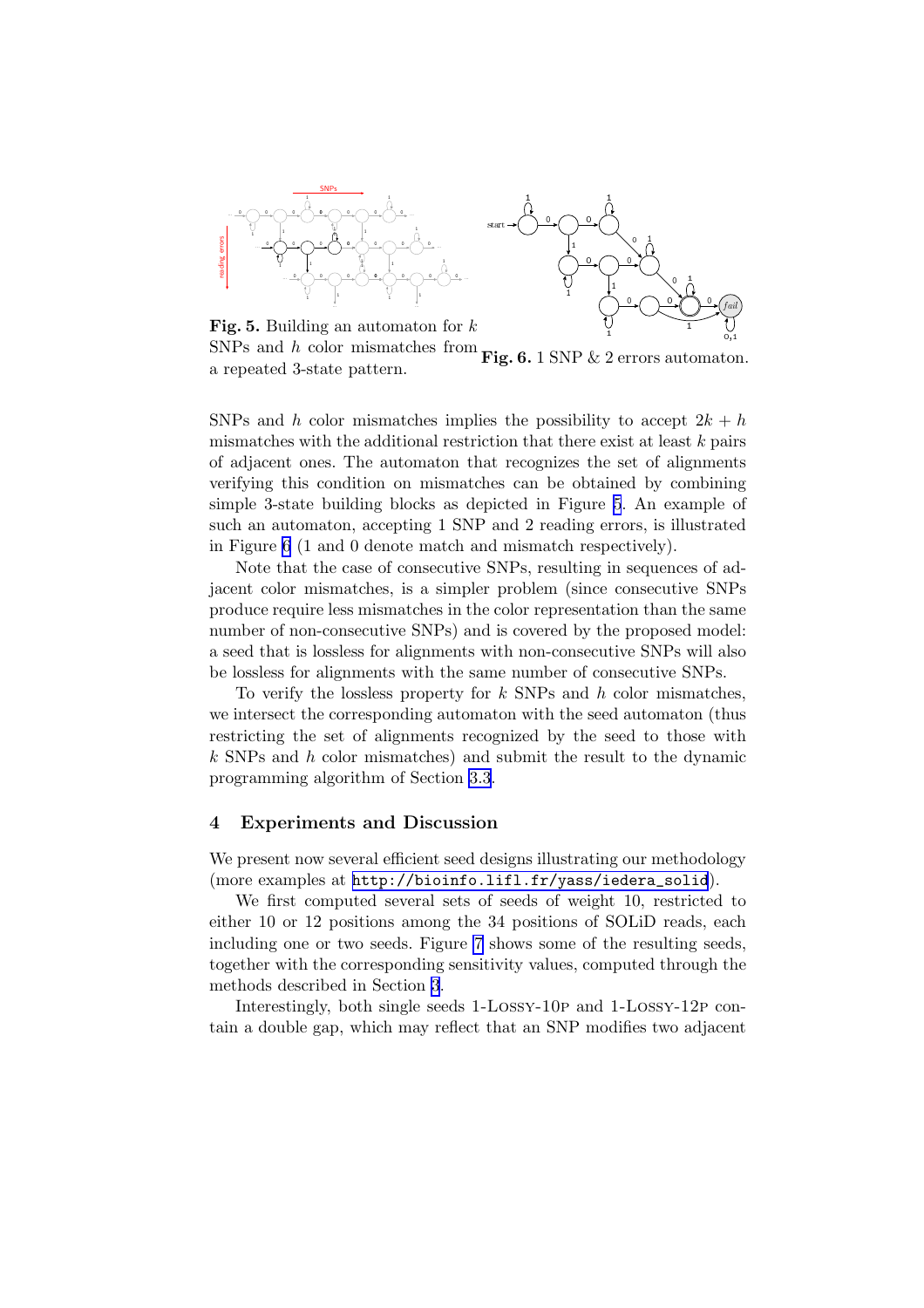<span id="page-11-0"></span>

Fig. 7. Position-restricted seeds for 10 (above) and 12 (below) allowed positions. Different placements of a seed correspond to the allowed positions.

colors. However, this gap is not centered but rather shifted at the twothird of the seed (as observed for the best single seeds of [\[19](#page-15-0)]). Note also that in the two-seed families 2-Lossy-10p and 2-Lossy-12p, one of the chosen seeds is ungapped. This may be a consequence of the fact that we consider indels in our lossy model, which usually forces the seeds to have a smaller span. Another interesting observation is that two-seed families 2-Lossy-10p and 2-Lossy-12p are actually lossless for the threshold of 3 mismatches, whereas single seeds 1-Lossy-10p and 1-Lossy-12p are not lossless for this setting.

We then focused on the lossless case where the maximal number of allowed mismatches is split between SNPs and reading errors. Using the procedure described in Section [3.3,](#page-8-0) we computed lossless single and double seeds for one SNP and two reading errors. Results are shown in Figure [8](#page-12-0).

Note that the seed 1-Lossless-14p is one of several single seeds of weight 10 we found that satisfied this lossless condition, with no restriction on allowed positions. Interestingly, they all have a very large span (21) and a regular pattern with a periodic structure that can be obtained by iterating a simpler pattern solving the lossless problem for an appropriate cyclic problem, following the property we previously described in[[19](#page-15-0)]. For two-seed families, Figure [8](#page-12-0) shows a lossless pair of seeds 2-Lossless-8p for read length 33 (which then remains lossless for larger lengths), where each seed is restricted to apply to four positions only.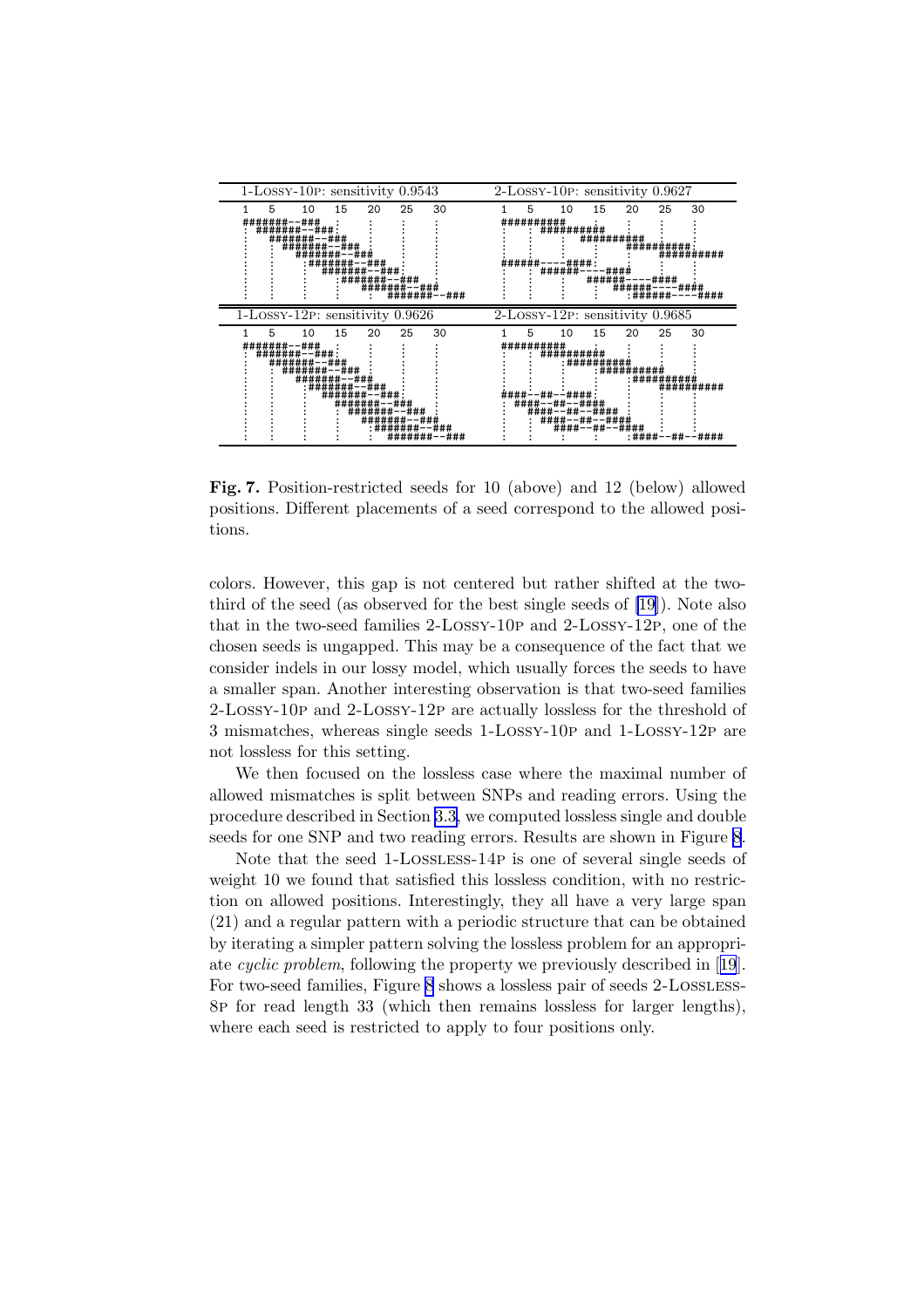<span id="page-12-0"></span>

| 1-LOSSLESS-14P                                                                                                                                     |          |                                                                                    |    |          |                                      | 2-LOSSLESS-8P                                                                 |                                              |             |                                                                   |                                      |                                                                                                                              |  |
|----------------------------------------------------------------------------------------------------------------------------------------------------|----------|------------------------------------------------------------------------------------|----|----------|--------------------------------------|-------------------------------------------------------------------------------|----------------------------------------------|-------------|-------------------------------------------------------------------|--------------------------------------|------------------------------------------------------------------------------------------------------------------------------|--|
| 5                                                                                                                                                  | 15<br>10 | 20                                                                                 | 25 | 30       |                                      | 5                                                                             | 10                                           | 15          | 20                                                                | 25                                   | 30                                                                                                                           |  |
| <b>####__</b><br>****<br>. *****<br>$\ddot{H} \ddot{H} \ddot{H} + \ldots + \ddot{H}$<br>****<br>####--#<br>$\cdots$<br>(14 consecutive placements) |          | ·####--#<br><del>###</del> +__#<br>****<br>####--#<br>*****<br>####--#:<br>####--# |    | ·####--# | *****<br><del>,  ,,  ,,  ,,  ,</del> | **********<br><del>,,,,,,,,,,,,,</del><br><del>####</del><br>. <del>.</del> . | <del>#########</del><br>***********<br>##### | <b>####</b> | <del>**********</del><br>#####<br><del>.</del><br><del>####</del> | <del>,, ,, ,, ,, ,, ,, ,, ,, ,</del> | <del>####</del> ######<br><del>.</del> .<br>,, ,, ,, ,, ,<br><del>,  ,,  ,,  ,,</del><br><del>*****</del><br><del>####</del> |  |

Fig. 8. Lossless position-restricted seeds for 1 SNP and 2 reading errors

To get a better idea of the sensitivity of the obtained seeds applied to real data, we tested them on 100000 reads of length 34 from S. cerevisiae and computed the number of read/reference alignments hit by each (single or double) seed. Alignments were defined through the score varying from 28 to 34, under the scoring scheme +1 for match, 0 for color mismatch or SNP, -2 for gaps. Results are presented in Figure 9. One conclusion we can draw is that the performance of lossless seeds 1-Lossless-14p and 2-Lossless-8p decreases quite fast when the alignment score goes down, compared to lossy seeds. Intuitively, this is, in a sense, a price to pay for the lossless condition which usually makes these seeds less appropriate for the alignments with a number of errors exceeding the threshold. Another conclusion is that, as expected, single seeds perform worse than double seeds, although the overall number of positions where seeds apply is the same for both single and double seeds.



Fig. 9. Number of read alignments with scores between 28 and 34 hit by each seed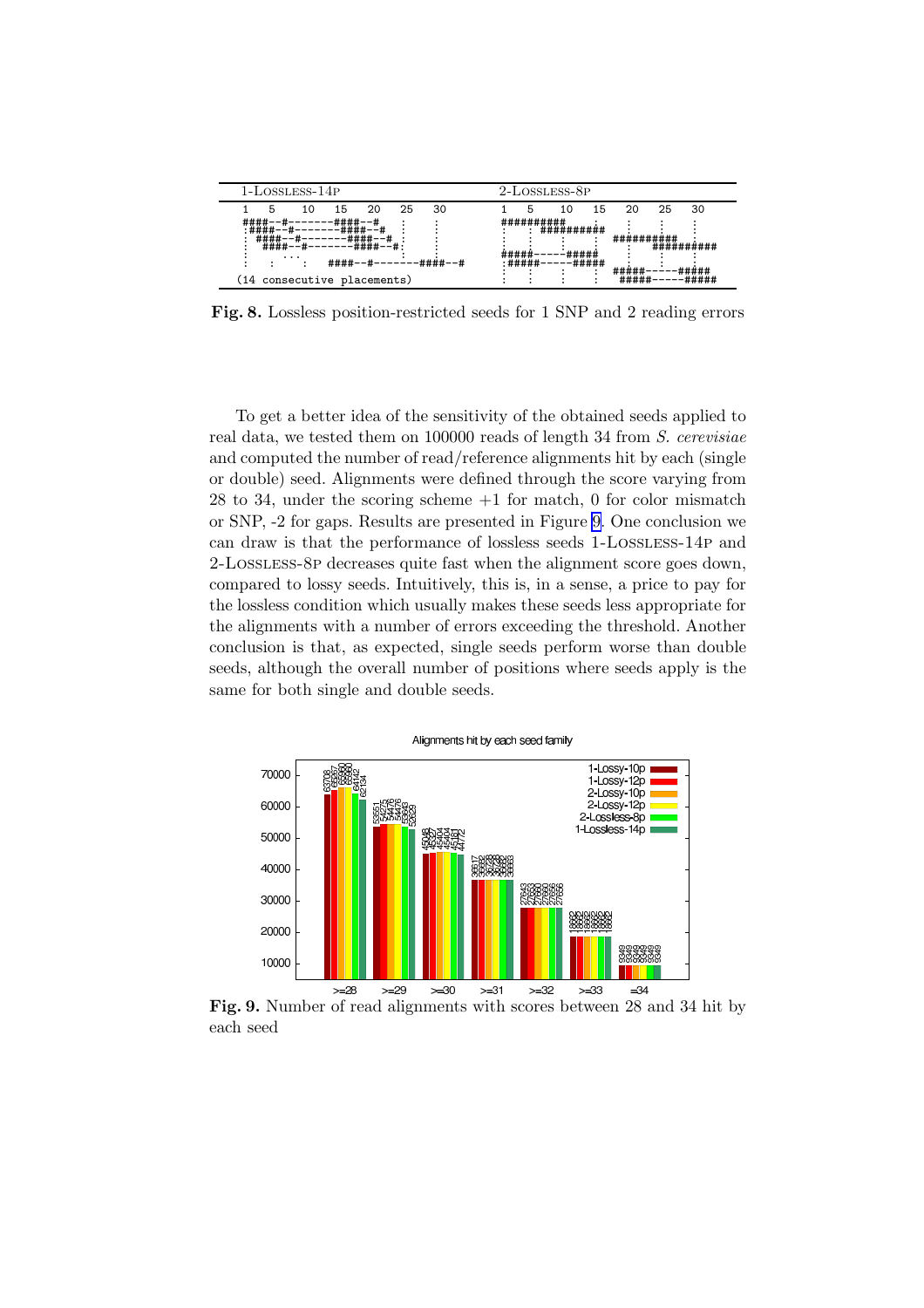Note finally that the choice of the best seed can be affected, on one hand, by different properties of the class of target alignments (number, type and distribution of mismatches and indels etc.) and, on the other hand, by the size of the data and the available computational resources. The former can be captured by our probabilistic models described in Section [3.](#page-4-0) The latter is related to the choice of the selectivity level, directly affecting the speed of the search, which is defined by the seed weight and the number of allowed positions. Depending on the chosen selectivity, different seeds can (and should) be preferred. Note in this regard that seeds appearing in Figure [9](#page-12-0) have different selectivity and are then incomparable stricto sensu. A comparison of different seeds for SOLiD read mapping in typical practical situations will be a subject of a separate work.

#### 5 Conclusions and perspectives

In this paper, we presented a seed design framework for mapping SOLiD reads to a reference genomic sequence. Our contributions include the concept of position-restricted seeds, particularly suitable for short alignments with non-uniform error distribution; a model that captures the statistical characteristics of the SOLiD reads, used for the evaluation of lossy seeds; an efficient dynamic programming algorithm for verifying the lossless property of seeds; the ability to distinguish between SNPs and reading errors in seed design.

Our further work will include a more rigorous training of our models and in particular a more accurate estimation of involved probabilities, possibly using advanced methods of assessing the fit of a model. Another interesting question to study is the design of efficient combined lossy/lossless seeds which provide a guarantee to hit all the alignments with a specified number of errors and still have a good sensitivity when this threshold is exceeded. Computing such seeds, however, could be difficult or even unfeasible: for example, lossless seeds tend to have a regular structure (see[[19\]](#page-15-0)) while best lossy seeds often have asymmetric and irregular structure. Finally, we want to define and study a lossless property that incorporates possible indels and not only mismatches (SNPs or reading errors) occurring in read alignments.

#### Acknowledgments

The authors would like to thank Valentina Boeva and Emmanuel Barillot from the Institut Marie Curie at Paris for helpful discussions and for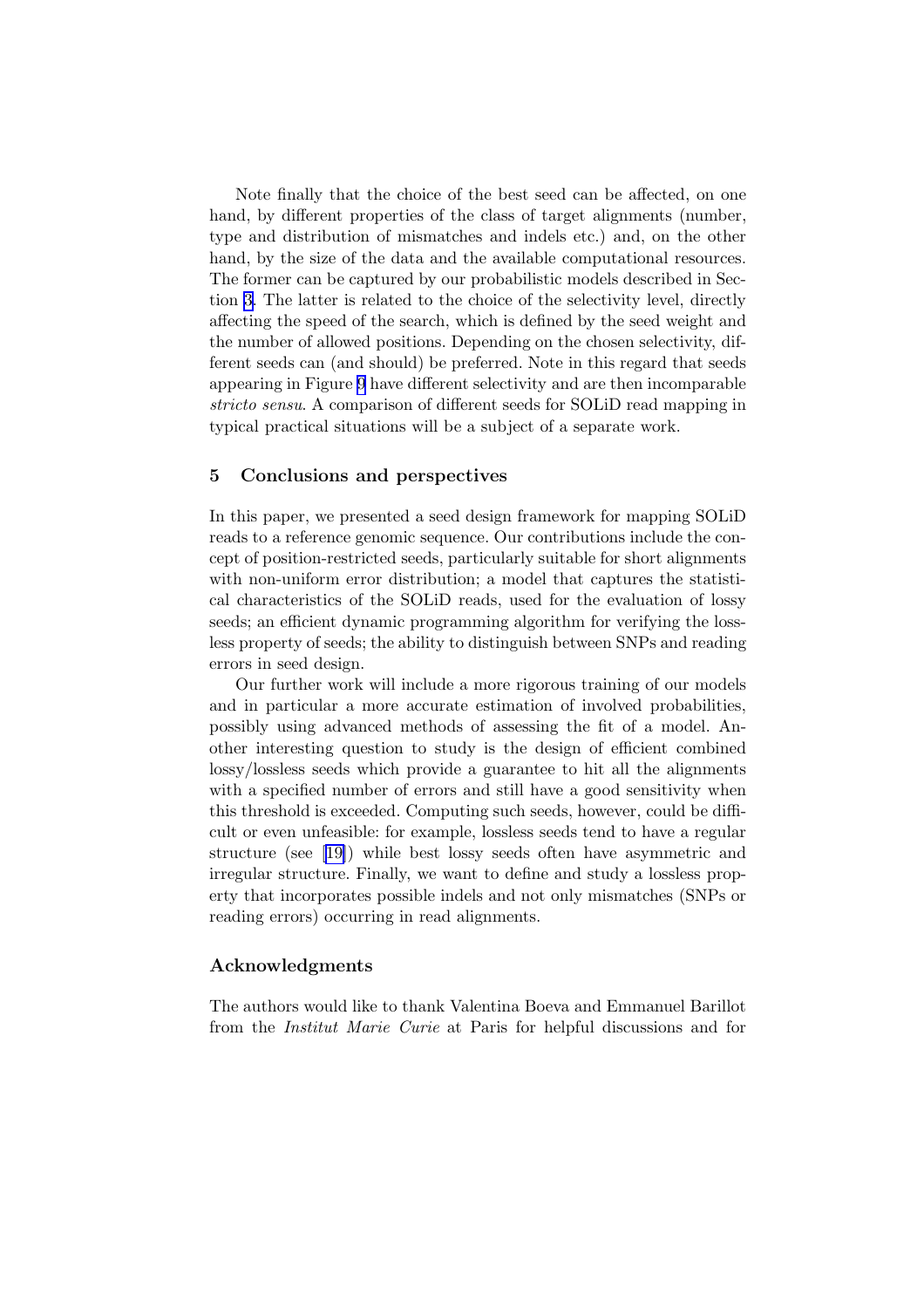<span id="page-14-0"></span>providing the dataset of Saccharomyces cerevisiae reads that we used as a testset in our study. We also thank Martin Figeac (Institut national de la santé et de la recherche médicale) for sharing insightful knowledge about the SOLiD technology. Laurent Noé was supported by the ANR project CoCoGen (BLAN07-1 185484).

#### References

- 1. Ma, B., Tromp, J., Li, M.: PatternHunter: Faster and more sensitive homology search. Bioinformatics 18(3) (2002) 440–445
- 2. Noé, L., Kucherov, G.: YASS: enhancing the sensitivity of DNA similarity search. Nucleic Acids Research 33(Web Server Issue) (2005) W540–W543
- 3. Li, H., Ruan, J., Durbin, R.: Mapping short DNA sequencing reads and calling variants using mapping quality scores. Genome Research 18 (2008) 1851–1858
- 4. Strömberg, M., Lee, W.P.: MOSAIK read alignment and assembly program. http://bioinformatics.bc.edu/marthlab/Mosaik (2009)
- 5. Rivals, E., Salmela, L., Kiiskinen, P., Kalsi, P., Tarhio, J.: MPSCAN: Fast localisation of multiple reads in genomes. In: Proceedings of the 9th international Workshop on Algorithms in Bioinformatics (WABI). Volume 5724 of LNCS., Springer (2009) 246–260
- 6. Campagna, D., Albiero, A., Bilardi, A., Caniato, E., Forcato, C., Manavski, S., Vitulo, N., Valle, G.: PASS: a program to align short sequences. Bioinformatics 25(7) (2009) 967–968
- 7. Chen, Y., Souaiaia, T., Chen, T.: PerM: Efficient mapping of short sequencing reads with periodic full sensitive spaced seeds. Bioinformatics 25(19) (2009) 2514– 2521
- 8. Weese, D., Emde, A., Rausch, T., Döring, A., Reinert, K.: RazerS-fast read mapping with sensitivity control. Genome Research 19(9) (2009) 1646–1654
- 9. Rumble, S.M., Lacroute, P., Dalca, A.V., Fiume, M., Sidow, A., Brudno, M.: SHRiMP: Accurate mapping of short color-space reads. PLoS Comp. Biol 5(5) (2009)
- 10. Lin, H., Zhang, Z., Zhang, M., Ma, B., Li, M.: ZOOM! zillions of oligos mapped. Bioinformatics 24(21) (2008) 2431–2437
- 11. Langmead, B., Trapnell, C., Pop, M., Salzberg, S.: Ultrafast and memory-efficient alignment of short DNA sequences to the human genome. Genome Biology  $10(3)$ (2009)
- 12. Li, H., Durbin, R.: Fast and accurate short read alignment with Burrows-Wheeler transform. Bioinformatics 25(14) (2009) 1754–1760
- 13. Li, R., Yu, C., Li, Y., Lam, T., Yiu, S., Kristiansen, K., Wang, J.: SOAP2: an improved ultrafast tool for short read alignment. Bioinformatics 25(15) (2009) 1966–1967
- 14. Hoffmann, S., Otto, C., Kurtz, S., Sharma, C., Khaitovich, P., Stadler, P., Hackermuller, J.: Fast mapping of short sequences with mismatches, insertions and deletions using index structures. PLoS Comp. Biol 5(9) (2009)
- 15. Homer, N., Merriman, B., Nelson, S.F.: BFAST: an alignment tool for large scale genome resequencing. PLoS ONE 4(11) (2009)
- 16. Ondov, B., Varadarajan, A., Passalacqua, K., Bergman, N.: Efficient mapping of Applied Biosystems SOLiD sequence data to a reference genome for functional genomic applications. Bioinformatics 24(23) (2008) 2776–2777